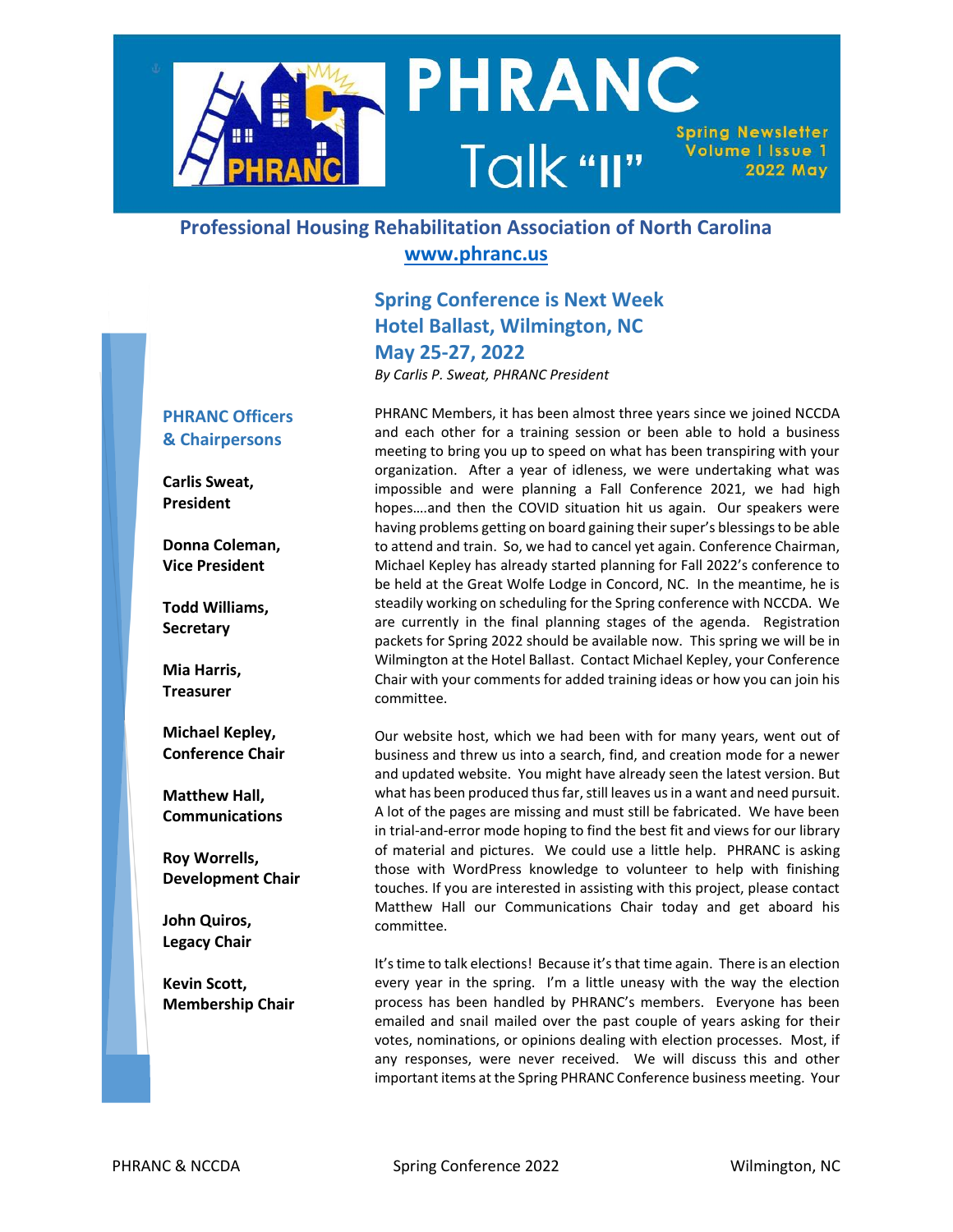input and help on a Board committee will be invaluable and is desired. This is the chance you've waited for, act now.

I am thankful for all the past and present Board Members. Their commitment has helped to keep PHRANC on top as the "go to" organization for Housing Rehab training and our own HUD approved Certification Testing. Without our members, nothing would be possible. I am grateful for all of you and your commitment to PHRANC.

I'll see you once again in the spring, Carlis Sweat, President.

## **PHRANC Certification and Training Update EXAM AVAILABLE at Spring Conference in Wilmington**

*By Donna Coleman, PRHANC Vice President*

Sun pours into my home office today. I am tired of meeting online and finally back out in the field reviewing the good work of your organizations and inspecting homes again. I bet I'm not alone although many of you had to soldier on in the field despite (or because of) the pandemic. Happily, I have some Certificates I am yearning to award in person from our last conference in the Fall of 2019 and a testing event we held in December of 2021. Has it really been that long since we had a conference??? I'm hoping to at least do an elbow bump with PHRANC's four newest Certified Rehabilitation Specialists: Jeremy Greer of Blue Ridge Community Action; Doug Loflin of Piedmont Triad Regional Council; Dan McFarland of NCHFA and Kevin Scott of Piedmont Triad Regional Council.

Despite our inability to hold a conference due to the pandemic, we had six Rehab Specialists sit for the first testing-only PHRANC event held on December 9, 2021 at the McKimmon Center in Raleigh! If you are interested in taking the exam at the Spring 2022 Conference, you should make sure your membership is up to date and then register online here: [https://nccdaonline.org/event-4441332.](https://nccdaonline.org/event-4441332) If you have any questions about taking the exam, email me at [djcoleman@nchfa.com.](mailto:djcoleman@nchfa.com) The PHRANC Certified Rehabilitation Specialist exam will begin at 8 AM sharp on the first day of the conference, May 25; four hours are allotted but most people don't use the full time. Truth serum: I can tell you that I used most of the time when I took the exam!



An update to our ongoing efforts to develop study guides for exam-takers: the first two published Study Guides for Modules One-Code and Two-Inspections were located on the [www.phranc.us](http://www.phranc.us/) website in 2019; we are trying to get them available to you on the new website but you can also send me an email request for them at [djcoleman@nchfa.com.](mailto:djcoleman@nchfa.com) The Study Guide for Module Three-Work Write-Ups is under development and we hope it will be ready in the fall of 2022. We also have a study guide full of poorly worded questions with no answers that will give you a flavor of the types of information tested on the exam. Anyone signed up for the exam officially will receive an email from me with these documents around May 19th or you can email me earlier if you would like them sooner.

If you are working on professional development in the Housing Rehab industry and/or searching for a credential, I challenge you to take the exam. In addition to providing a worthwhile credential once you pass the exam, the results PHRANC sends you after the exam are a great way to get an inexpensive assessment of your professional development needs whether or not you pass. I hope I will see you at our conference (maybe taking the exam?) in the Spring of 2022 as it is likely to feel similar to a family get together. PHRANC is always better when YOU are involved.

Hoping you and your family are healthy and safe, Donna Coleman, Vice President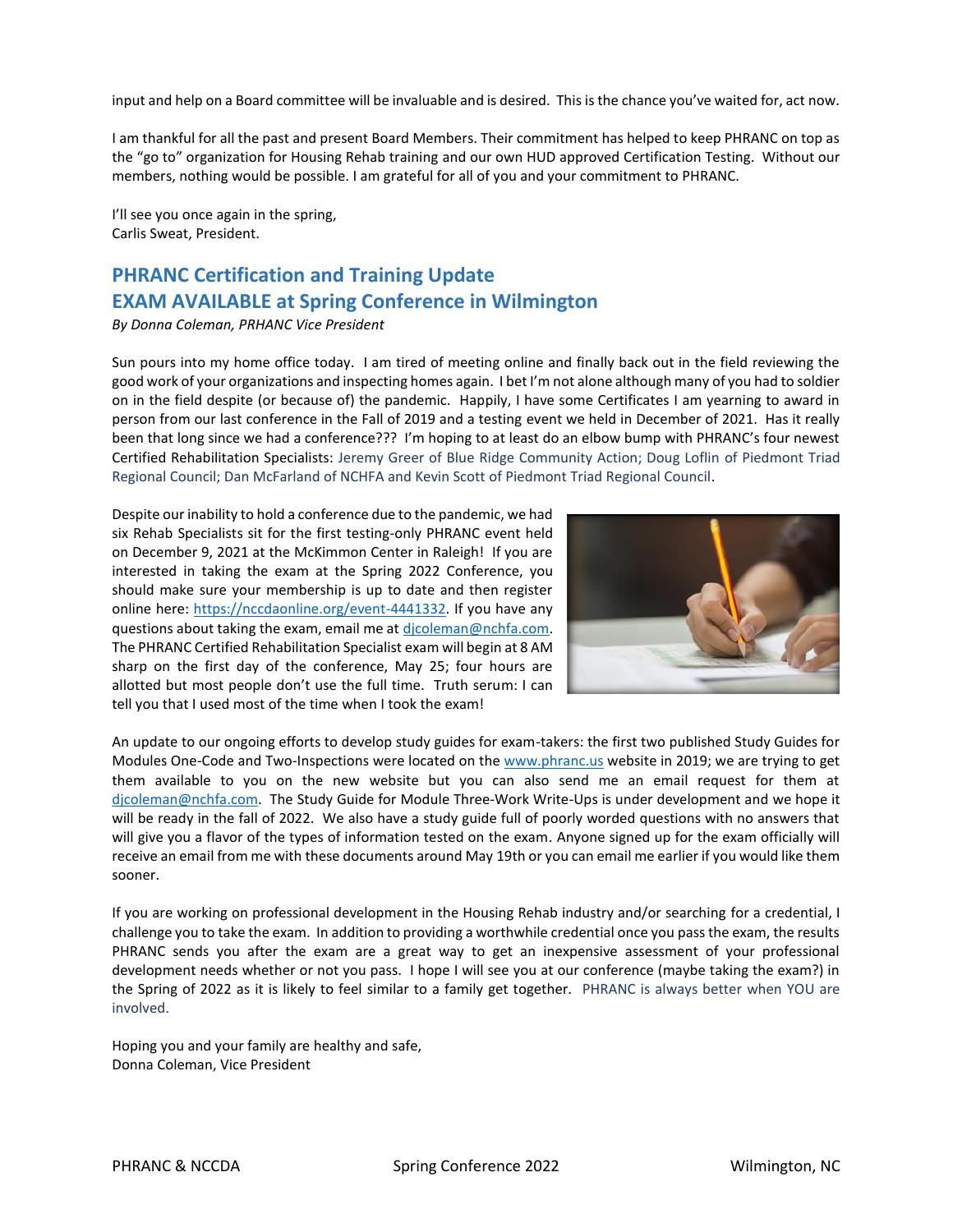## **Treasurer's Report March 2022**

*By Mia Harris, Treasurer*

Hello Everyone!



Membership dues are paid annually every OCTOBER. We are almost 6 months into the current year (2021-2022). Invoices were sent out via PayPal, we currently have 98 unpaid invoices. We are asking that you please pay your invoices via PayPal or send your check as soon as possible. If you are unsure as to whether or not your dues were paid, please feel free to reach out to me via email at [mharris@wilsonnc.org.](mailto:mharris@wilsonnc.org)

Please send your checks by mail (payable to: PHRANC): PHRANC



C/O The City of Wilson (Mia Harris) P.O Box 10 Wilson, NC 27893

CLICK HERE TO PAY ONLINE! [www.paypal.com/paypalme/phrancus](http://www.paypal.com/paypalme/phrancus)

Invoices have been set up on a recurring basis via PayPal to our membership. This invoice will come to your email address. If you have not received one, please ensure that we have your correct information. If you are receiving this information in error, please let us know that as well.

Hope to see you soon!

Mia Harris, Treasurer

#### **The Importance of Housing Rehabilitation Specialists Spring 2022 Newsletter**

*By Michael Kepley, Conference Chair*

The Housing Rehab Specialist plays a truly important role with government funded housing repair projects which targets elderly and disabled homeowners. I started this position with a non-profit in my home town of Lexington, NC after leaving the Lexington Police Department way back in 2001. I read an ad in the local newspaper that the non-profit was hiring a Housing Rehab Specialist and the job description it entailed and I thought "This is right up my alley". I had worked in construction for several years and was fortunate to work under a General Contractor who performed a variety of services to his clients which gave me a wide range of experience. Although the law enforcement career was exciting it did not satisfy my urge to help people nor did I see much of the results from my work. Two things that I need for my work to be satisfying and fulfilling to me is (1) Make a difference in someone's life and (2) See results in my work, with the first being the most important to me. The Housing Rehab Specialist job description listed in the newspaper was a paragraph or two about some of the things that are expected. As I reflect back on it now, the Housing Rehab Specialist job description could have taken up a whole page in the newspaper. There are so many things we do and I think that the most important part of the job is being a liaison for the homeowner. We are tasked with doing inspections, writing the scope of work, project management, soliciting Contractors, etc., but the relationship we form with homeowners is such an important part of the project. My favorite part of a project is the initial interview with the homeowner because that's when I learn about them and their home. The initial interview is a fact-finding conversation where we can learn a lot about the home, what's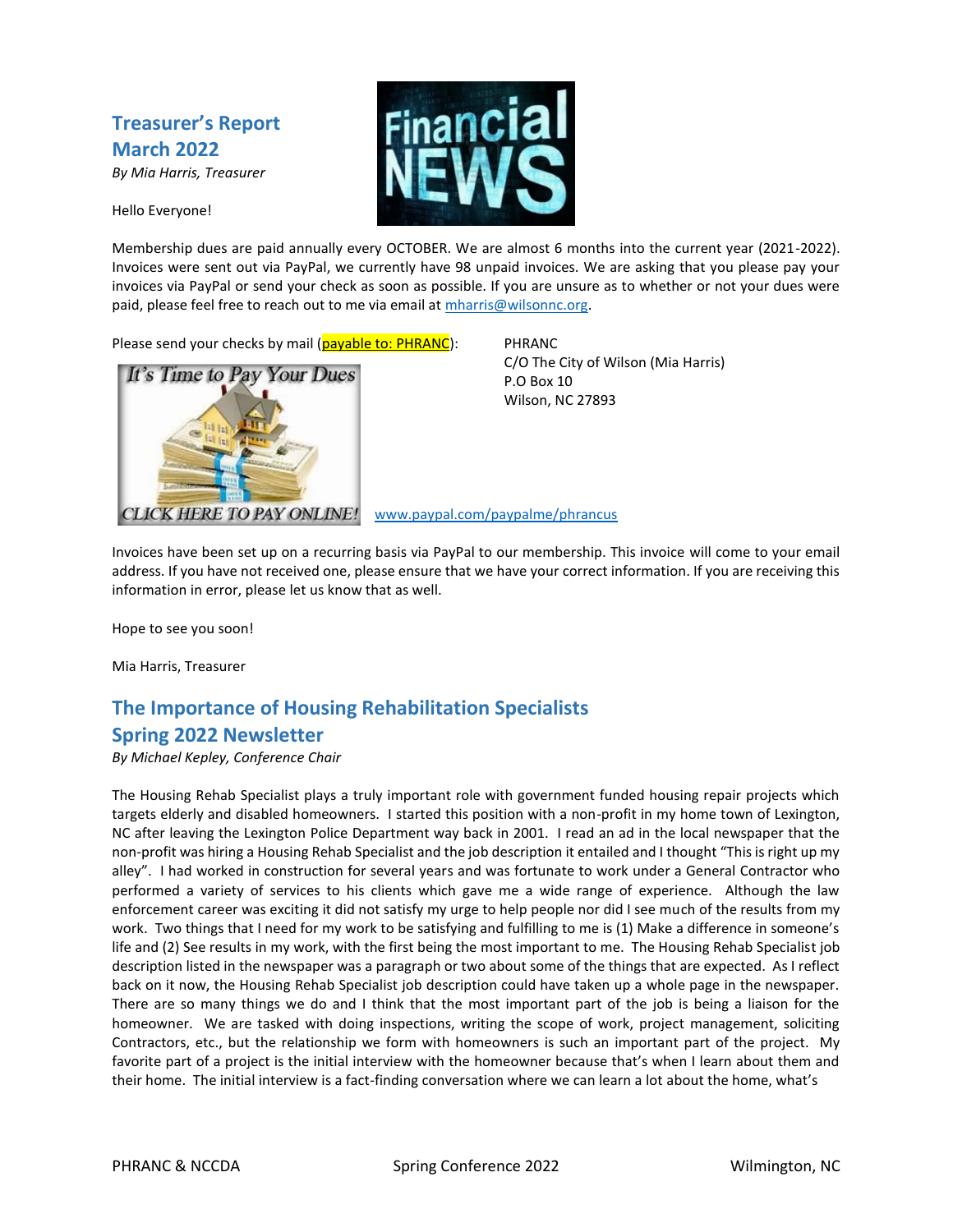been done to it, what issues they have, and what living conditions may be affecting their health. I have been fortunate to attend several conferences through PHRANC and I credit that training for the knowledge that I have in this field today. Without training we become stagnant and may not be able to provide the best service to our clients. So, I encourage you to use PHRANC as a training tool so that you can be the best Housing Rehab Specialist for your clients. They are counting on you. My advice to everyone is to enjoy your work and learn from project shortcomings. Identify what you could have done better, even if the project was a success and implement strategies to be successful. Please know that you are making a difference in peoples' lives and the community that they live in.

Michael Kepley, PHRANC Conference Chair

#### **Out of Control Inflation & the Cost for Energy**

*By Matthew Hall, Communications Chair*

We are very fortunate to be able to attend another PHRANC and NCCDA Spring Conference. I certainly hope we all enjoy ourselves, see some old time friends, make some new friends, and also learn something beneficial while attending. That being said, please read on.

I am certain everyone has noticed that the price of almost everything has increased dramatically recently. I took the time to do some research to see just how much. I reviewed a few online news reports. I also visited the websites for the Producer Price Index as well as the Consumer Price Index. The figures are staggering.

The Producer Price Index released by the Bureau of Labor Statistics for the first quarter of 2022 indicated a total increase of 7.7% in the prices for goods used in residential building materials. Prices were up by 4.1% in January, 2.2% in February, and 1.4% in March. These figures exclude energy and were not seasonally adjusted.

Services inputs for residential construction have increased even more. The price index for services indicated an increase of 6.2% in January, 5.1% in February, and a jump of 3.2% in March. Transportation and warehousing add another 0.7% increase for a total increase of 15.2% for the first quarter of this year.

Since January 2020, the beginning of the disastrous COVID pandemic, building materials prices have risen by more than 33% and the prices for services have increased by 39% or more.

The Consumer Price Index, at the end of March 2022 indicated the following increases during the previous 12 months. The cost for fuel oil increased by 70.1%, gasoline by 48.0%, natural gas has increased 21.6%, and the cost for electricity is up 11.1%. Overall, consumer prices for energy increased by 32.0%.

Prices for all items less food and energy have risen by 6.5%, while prices for shelter have increased by 5.0% for the year ended March 2022. That represents the largest increase in shelter prices in a 12 month period since May 1991.

The CPI indicated that prices for food at home rose by 10.0%, while prices for food away from home rose by 6.9%. Overall, the CPI shows that food prices increased 8.8% for the year ending in March. It was the largest 12-month increase since 1981.

The Consumer Price Index indicated an average gain in prices of 8.5% at the end of March 2022 for the previous year. That represents the largest 12-month advance since December 1981.



This out of control inflation hurts the very people we are trying to help the most!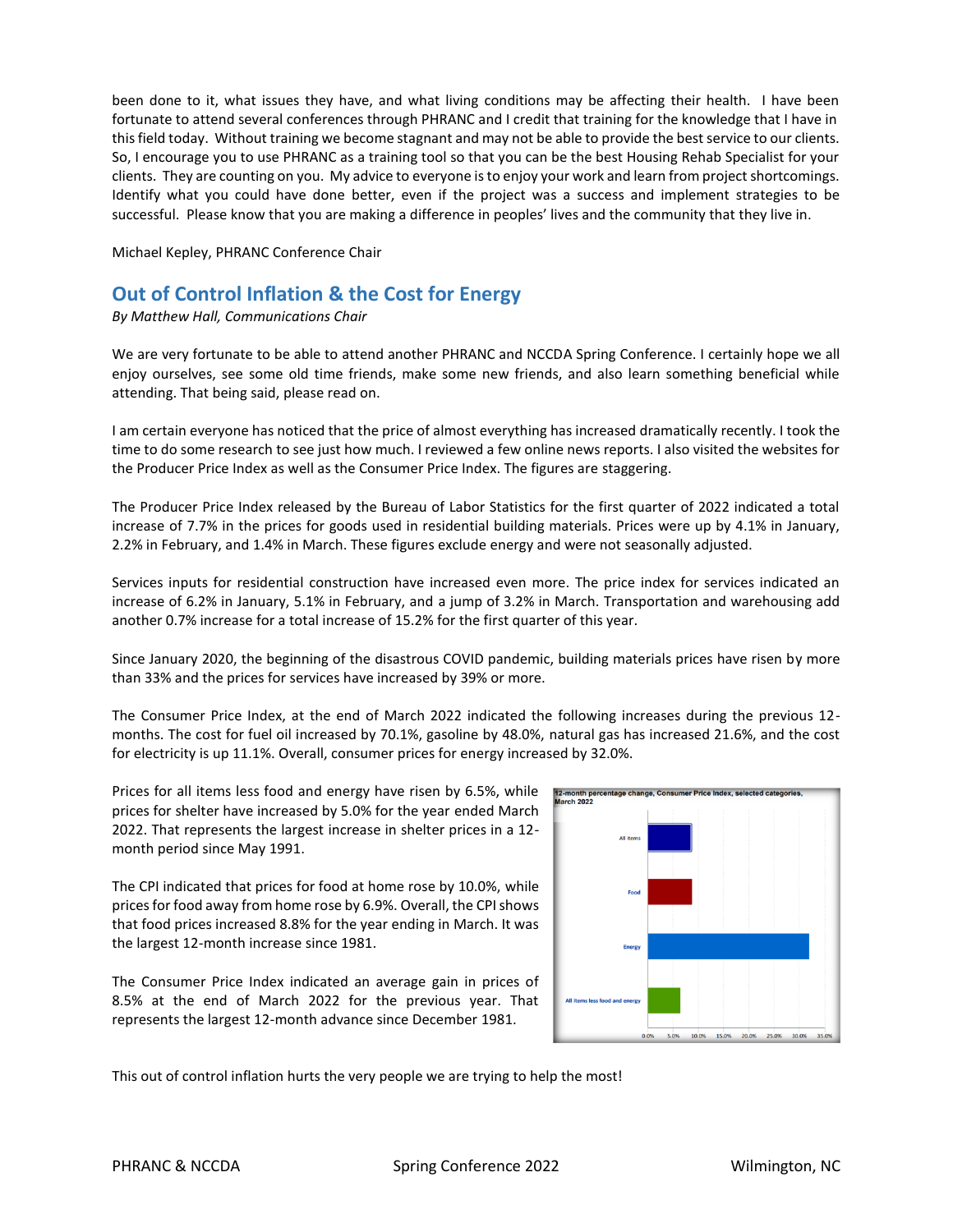I am not an expert economist by any means, but I do realize what is *"Fueling"*, pun is intended, this crisis. I do not see the situation improving unless the cost for "*Energy*", which is primarily generated by the use of refined "*Crude Oil*", is lower than it is today.

The following sources were used to gather information for this article:

<https://www.bls.gov/news.release/ppi.nr0.htm>

[https://www.bls.gov/opub/ted/2022/consumer-prices-up-8-5-percent-for-year-ended-march-](https://www.bls.gov/opub/ted/2022/consumer-prices-up-8-5-percent-for-year-ended-march-2022.htm#:~:text=The%20Consumer%20Price%20Index%20increased,month%20advance%20since%20December%201981)[2022.htm#:~:text=The%20Consumer%20Price%20Index%20increased,month%20advance%20since%20December%201981](https://www.bls.gov/opub/ted/2022/consumer-prices-up-8-5-percent-for-year-ended-march-2022.htm#:~:text=The%20Consumer%20Price%20Index%20increased,month%20advance%20since%20December%201981)

[https://www.bls.gov/regions/west/factsheet/consumerpriceindex\\_explanatorynote.pdf](https://www.bls.gov/regions/west/factsheet/consumerpriceindex_explanatorynote.pdf)

You can check them out for yourself.

Best regards,

Matthew Hall, PHRANC Communications Chair

# **Rehabilitation & Weatherization Combined**

#### **Spring 2022**

*By John Quiros, Legacy Chair*

Greetings to all,



<u>Legacy Corner</u>

As Joseph Pilates once quoted: "Patience and persistence are vital qualities in the ultimate successful accomplishment of any worthwhile endeavor".

So, because of the patience and persistence of our board this is actually a time of reflection, appreciation and joy. Even though our conferences were on hold, we still achieved in providing the platform for the PHRANC Certification Testing with Donna's persistence and donation of her time for the betterment of PHRANC. And with much appreciation through the generosity of North Carolina Housing Finance Agency and their gracious donation on the cost of the testing event. We have kept PHRANC alive.

This year we will be having, what I hope will be a reoccurring performance of the Piedmont Triad Regional Council's Weatherization Program instructors providing educational WAP related training. For too long both the Rehabilitation and Weatherization programs have been looked at as oh two very separate programs each doing their bit. But in reality, they both should be viewed as a collaboration to produce the sum of one. Ultimately the homeowners reap the true benefits of the collaboration.

As with all things, it's also the team work that makes it all happen, from our elected board, to our PHRANC members. I'm honored to be part of an organization that consists of such knowledgeable, professional and giving individuals.

Let's always focus on our committed and continual support of PHRANC, and all it gives and stands for in this incredible profession that we are all a part of.

"PHRANC membership, keep it strong!"

Regards, John Quiros, Legacy Chairperson